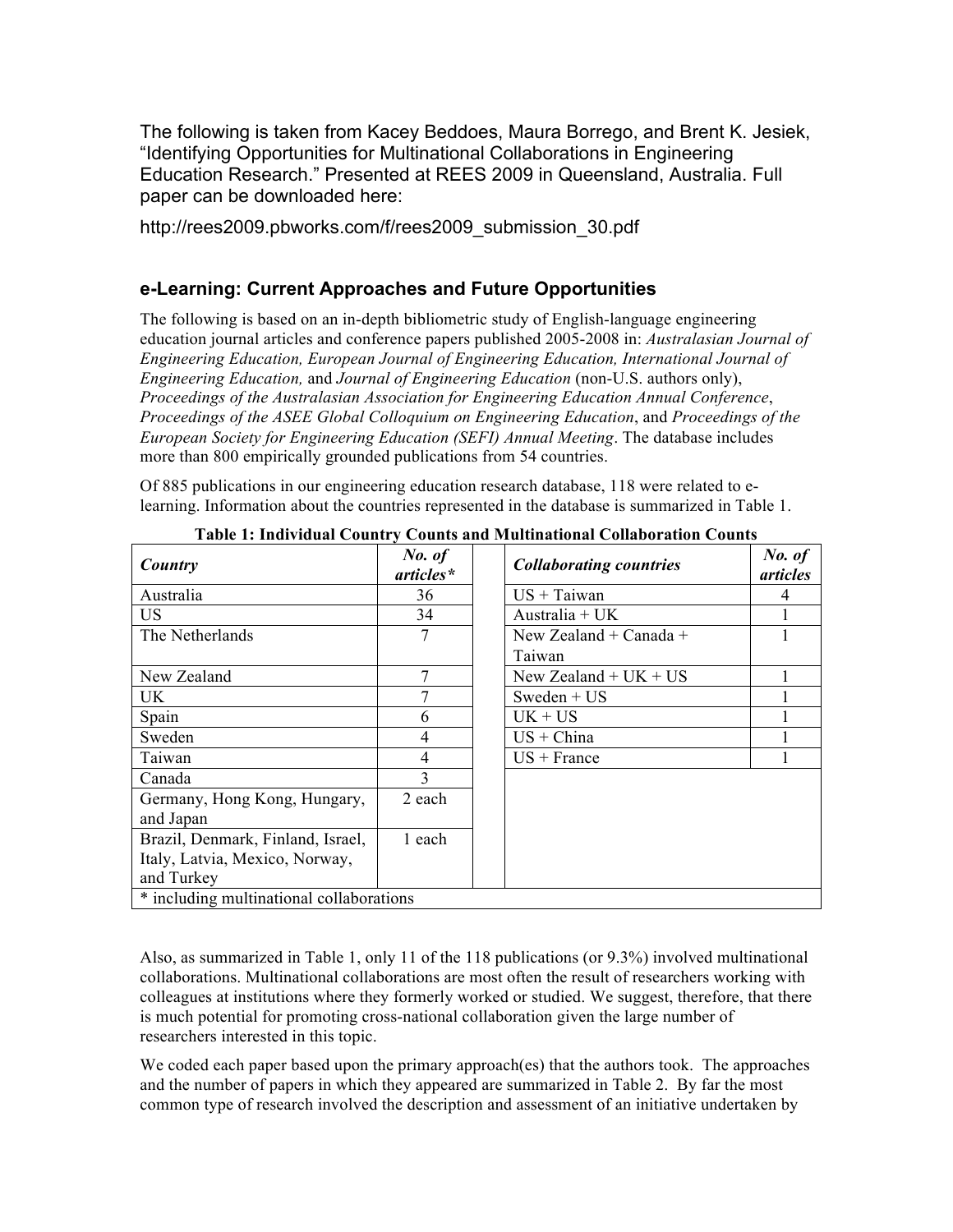the authors. Examples include wikis, games, video conferencing, online courses and labs. This approach was broken down into more specific categories that are represented by the first, second, and sixth rows in Table 2. The next most common type of approach was to compare online and in-person learning gains and/or preferences. There were also researchers who were concerned specifically with strategies for assessing online learning, and many also discussed modes or frameworks for improving assessment. Also important for this discussion are the eight articles that took some general aspect of learning or a learning theory as their starting point, and investigated online learning specifically in relation to that theory. Examples include one article that investigated the relationship between different learning styles and e-learning and another article that was concerned with how communities of practice develop with e-learning.

| Table 2.1 requestly of approaches to distance culcation         |                     |  |  |  |  |
|-----------------------------------------------------------------|---------------------|--|--|--|--|
| Approach                                                        | No. of articles $*$ |  |  |  |  |
| describe and assess online learning and testing tools           | 77                  |  |  |  |  |
| describe and assess virtual lab                                 | 21                  |  |  |  |  |
| compare distance and in-person student learning and preferences | 13                  |  |  |  |  |
| present mode/framework for assessment of online learning        | 11                  |  |  |  |  |
| study theory or learning more broadly (in distance ed context)  | 11                  |  |  |  |  |
| describe and assess learning with mobile devices                | 8                   |  |  |  |  |
| encourage faculty to use online learning effectively            | 7                   |  |  |  |  |
| present negative aspects or challenges of online learning       | 6                   |  |  |  |  |

\* total higher than 118 because some papers were coded into multiple categories

Our analysis reveals that research on e-learning has tended to emphasize specific interventions, coupled with assessment as necessary. The majority of researchers are currently focused on implementing and describing their own interventions and/or initiatives at individual universities. This is perhaps not surprising given that developing functional technological interventions in education often demands much time and energy. However, now that researchers are beginning to look beyond their individual interventions to ask questions about theory and assessment, generalizability (or at least situating results in an international landscape) will become more and more possible. Collaboration across international boundaries is one way to move beyond individual interventions and promote thinking about the possibilities and horizons of e-learning. One next step would be for researchers and other faculty currently focused on interventions to work with those international colleagues who are developing more advanced assessment methodologies, such as those whose work falls into the fourth row of Table 2. Since less than a quarter of the articles we analyzed are methodologically and theoretically focused, there is a great deal of untapped opportunity for research collaboration.

There are also opportunities to expand upon the observed trend of connecting e-learning with other important themes in engineering education. Within the distance education publications in our dataset, certain other themes were visible, including: problem and project based learning; teamwork and collaborative learning; lifelong learning; and green and environmental engineering. Perhaps most significantly, international education initiatives and collaborations are also a recurring topic in articles on e-learning, suggesting that scholars are already thinking beyond national boundaries. We suggest that using online tools to foster the development of the technical and professional skills in these and other areas is an especially notable and forward-looking way to think about e-learning. However, innovative e-learning interventions should be accompanied by the development of robust theoretical foundations, systematic assessment strategies, and research on the potential generalizability of findings and transferability of successes. Cross